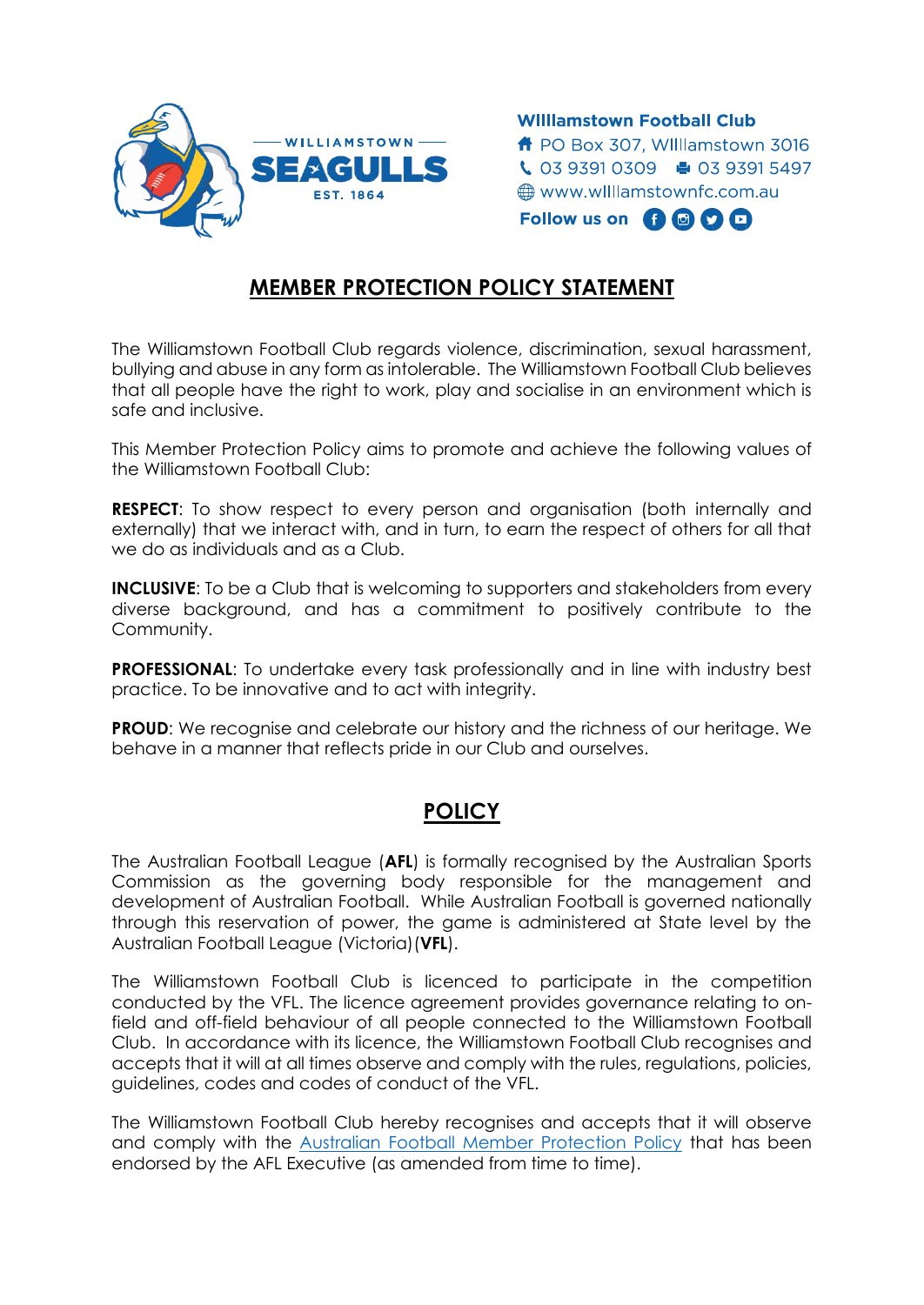In addition, the Williamstown Football Club hereby recognises and accepts that it will observe and comply with each of the National Policies that form the Schedules to the Member Protection Policy (as amended from time to time), insofar as each of those policies are applicable to the VFL and the Williamstown Football Club. Copies of the relevant National Policies are identified below, and can be obtained from [https://www.afl.com.au/policies.](https://www.afl.com.au/policies)

Furthermore, the Williamstown Football Club recognises that the AFL Executive publishes and endorses socially responsible frameworks and guidlines to support, encourage and promote football in the community. The Williamstown Football Club supports and promotes those frameworks and guidelines.

Each of the AFL Policies and the AFL frameworks/guidelines are identified below.

## **AFL Policies**

- [Anti-Doping Code](https://s.afl.com.au/staticfile/AFL%20Tenant/AFL/Files/AFL%20Anti-Doping%20Code%202015-FINAL.pdf)
- [AFL Prohibited Providers List](https://s.afl.com.au/staticfile/AFL%20Tenant/AFL/Files/AFL%20Prohibited%20Providers%20List%20-%207%20March%202014.pdf)
- [AFL Prohibited Treatment List](https://s.afl.com.au/staticfile/AFL%20Tenant/AFL/Files/AFL%20Prohibited%20Treatment%20List%20(Effective%2015%20March%202015).pdf)
- [AFL Controlled Treatment List](https://s.afl.com.au/staticfile/AFL%20Tenant/AFL/Files/AFL%20Controlled%20Treatment%20Lists%20(Effective%2015%20March%202015).pdf)
- [Coaches Code of Conduct](https://s.afl.com.au/staticfile/AFL%20Tenant/AFL/Files/Images/coaches_code_of_conduct_brochure.pdf)
- [Coaching Accreditation Policy](https://s.afl.com.au/staticfile/AFL%20Tenant/AFL/Files/National-Coaching-Accreditation-Policy-November-2018.pdf)
- [Complaint & Investigation Guidelines](https://s.afl.com.au/staticfile/AFL%20Tenant/AFL/Files/Schedule%2010%20-%20National%20Complaint%20&%20Investigation%20Guidelines.pdf)
- [Disciplinary Tribunal Guidelines](https://s.afl.com.au/staticfile/AFL%20Tenant/AFL/Files/Schedule%2012%20-%20National%20Disciplinary%20Tribunal%20Guidelines.pdf)
- [Extreme Weather Policy](https://s.afl.com.au/staticfile/AFL%20Tenant/AFL/Files/Schedule%207%20-%20National%20Extreme%20Weather%20Policy.pdf)
- **[Gambling Policy](https://s.afl.com.au/staticfile/AFL%20Tenant/AFL/Files/Schedule%208%20-%20National%20Gambling%20Policy.pdf)**
- [Member Protection Policy](https://s.afl.com.au/staticfile/AFL%20Tenant/AFL/Files/National%20Member%20Protection%20Policy.pdf)
- [National Sexuality and Pregnancy Guidlines](https://www.aflnt.com.au/sites/default/files/Policies%20%26%20Guidelines%202018-19/National%20Sexuality%20%26%20Pregnancy%20Guidelines.pdf)
- [National Social Media Engagement Policy](https://s.afl.com.au/staticfile/AFL%20Tenant/AFL/Files/Schedule%202%20-%20National%20Social%20Media%20Engagement%20Policy.pdf)
- [Player Transfer Regulations & Attachments](https://s.afl.com.au/staticfile/AFL%20Tenant/AFL/Files/National%20Player%20Transfer%20Regulations%20(2017).pdf)
- [Respect & Responsibility Policy](https://s.afl.com.au/staticfile/AFL%20Tenant/AFL/Files/AFL-Respect-and-Responsibility-Policy.pdf)
- **[Vilification Policy](https://s.afl.com.au/staticfile/AFL%20Tenant/AFL/Files/Respect%20and%20Responsibility/Schedule-4-National-Vilification-Discrimination-Policy.pdf)**
- **[Safeguarding Children and Young People Commitment Statement](https://s.afl.com.au/staticfile/AFL%20Tenant/AFL/Files/Safeguarding-Children-Commitment-Statement.pdf)**
- [Safeguarding Children and Young People Policy](https://s.afl.com.au/staticfile/AFL%20Tenant/AFL/Files/Safeguarding-Children-Policy.pdf)
- [Safeguarding Children and Young People Code of Conduct](https://s.afl.com.au/staticfile/AFL%20Tenant/AFL/Files/Safeguarding-Children-Code-of-Conduct.pdf)
- [Safeguarding Children and Young People Reporting Procedure](https://s.afl.com.au/staticfile/AFL%20Tenant/AFL/Files/Safeguarding-Children-Reporting-Procedure.pdf)
- *[Make a Report](https://eafl.austfoot.com.au/afl-makeareport/)*
- [Respect and Responsibility Policy](https://s.afl.com.au/staticfile/AFL%20Tenant/AFL/Files/Respect%20and%20Responsibility/AFL-Respect-and-Responsibility-Policy.pdf)
- *[Make a Report](https://eafl.austfoot.com.au/afl-makeareport/)*

## **AFL Frameworks and Guidelines**

- **[Mental Health Policy](https://s.afl.com.au/staticfile/AFL%20Tenant/AFL/Files/Respect%20and%20Responsibility/AFL_MentalHealthPolicy.pdf)**
- [AFL National Female Community Football Guidelines](https://s.afl.com.au/staticfile/AFL%20Tenant/AFL/Files/AM-6436-AFL-Female-Football%20Guidelines_FA_web.pdf)
- **[AFL Vilification Framework](https://s.afl.com.au/staticfile/AFL%20Tenant/AFL/Files/Respect%20and%20Responsibility/AFL_Vilification_Policy.pdf)**

This Member Protection Policy and each policy identified above applies to all persons reasonably connected to the Williamstown Football Club, including:

- Individuals sitting on boards, committees and sub-committees;
- Employees and volunteers
- Support personnel (eg managers, physiotherapists, masseurs, trainers)
- Coaches and assistants
- Players